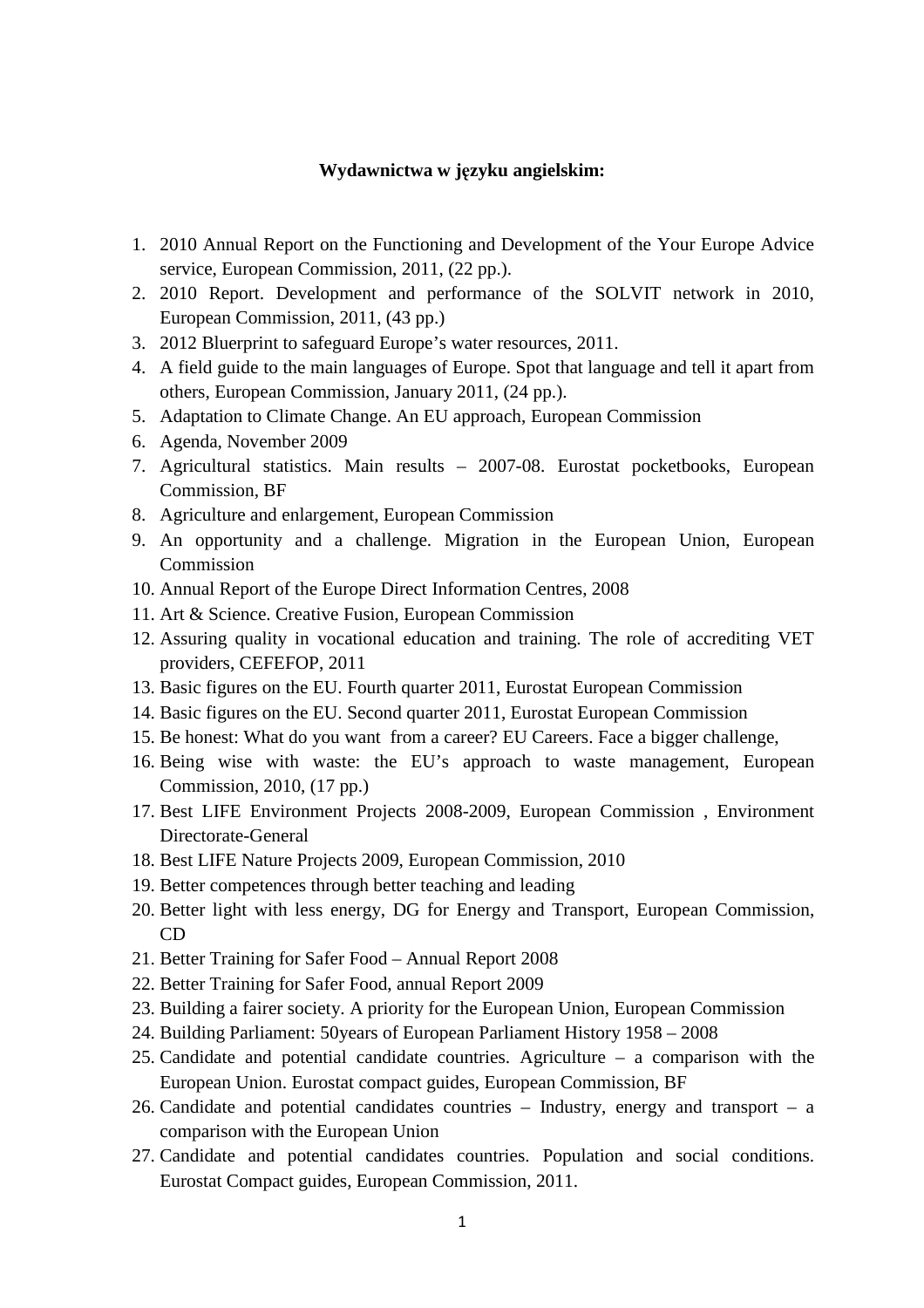- 28. Candidate and potential candidates countries. Population and social conditions a comparison with the EU, Eurostat compact guides, European Commission, BF
- 29. Chance und Heraus-Förderung zugleich. Migration in der Europaischen Union, Europäische Kommission, 2010
- 30. Citizens Signpost Service 2008 Report on the functioning and development of the Citizens Signpost Service
- 31. Citizens Signpost Service 2009 Report on the functioning and development of the Citizens Signpost Service
- 32. Climate change what is it all about? An introduction for young people, European Commission
- 33. Climate change, European Commission, March 2011.
- 34. Climate change. Air, European Commission
- 35. Clinton, Obama, McCain Europe's Best Hope for Fighting Climate Change, Stephen Boucher, 2008
- 36. Cohesion policy and the environment, European Commission, 2010
- 37. Combating poverty and social exclusion, A statistical portrait of the European Union 2010, Statistical books, Eurostat
- 38. Consumer Conditions Scoreboard Consumers at home in the single market  $5<sup>th</sup>$  edition – March 2011, European Commission, 2011, (107 pp.).
- 39. Creating an environment of excellence for researchers in Europe, European Commission
- 40. Creative and innovative regions. Sixth Progress report on economic and social cohesion, European Commission
- 41. Cultural statistics, Eurostat, 2011, (248 pp.)
- 42. Culture in motion. The Culture Programme 2007-2013, European Commission
- 43. Cycling without language-barriers EESC launches European Cycling Lexicon's even more comprehensive second edition, Press Release No 79/2010
- 44. Das ABC des Rechts der Europaishen Union, von. Prof. Dr Klaus-Dieter Borchardt, Europaische Kommission, 2010, (146 s.)
- 45. Data in Focus Report. Rights Awareness and Equality Bodies. Strenghtening the fundamental rights architecture in the EU III, FRA
- 46. Demography report 2008 Meeting social needs in an ageing society, European Commission, January 2009
- 47. Destination Finland. Basic information about studying, training and working in Finland
- 48. Deterring fraud by informing the public (Third Edition). Round Table on Anti-Fraud Communication, OLAF (Office Européen de Lutte Antifraude, European Anti-Fraud Office), European Commission
- 49. DG Environment, European Commission
- 50. Discover the European Economic and Social Committee
- 51. Do you want to work in Sweden? Eures
- 52. Doing business with the European Commission. Tips for potential contractors
- 53. Drugent Europe Newsletter of the European Monitoring Centre for Drugs and drug Addiction, April – June 2011,  $N^{\circ}74$ , (8 pp.)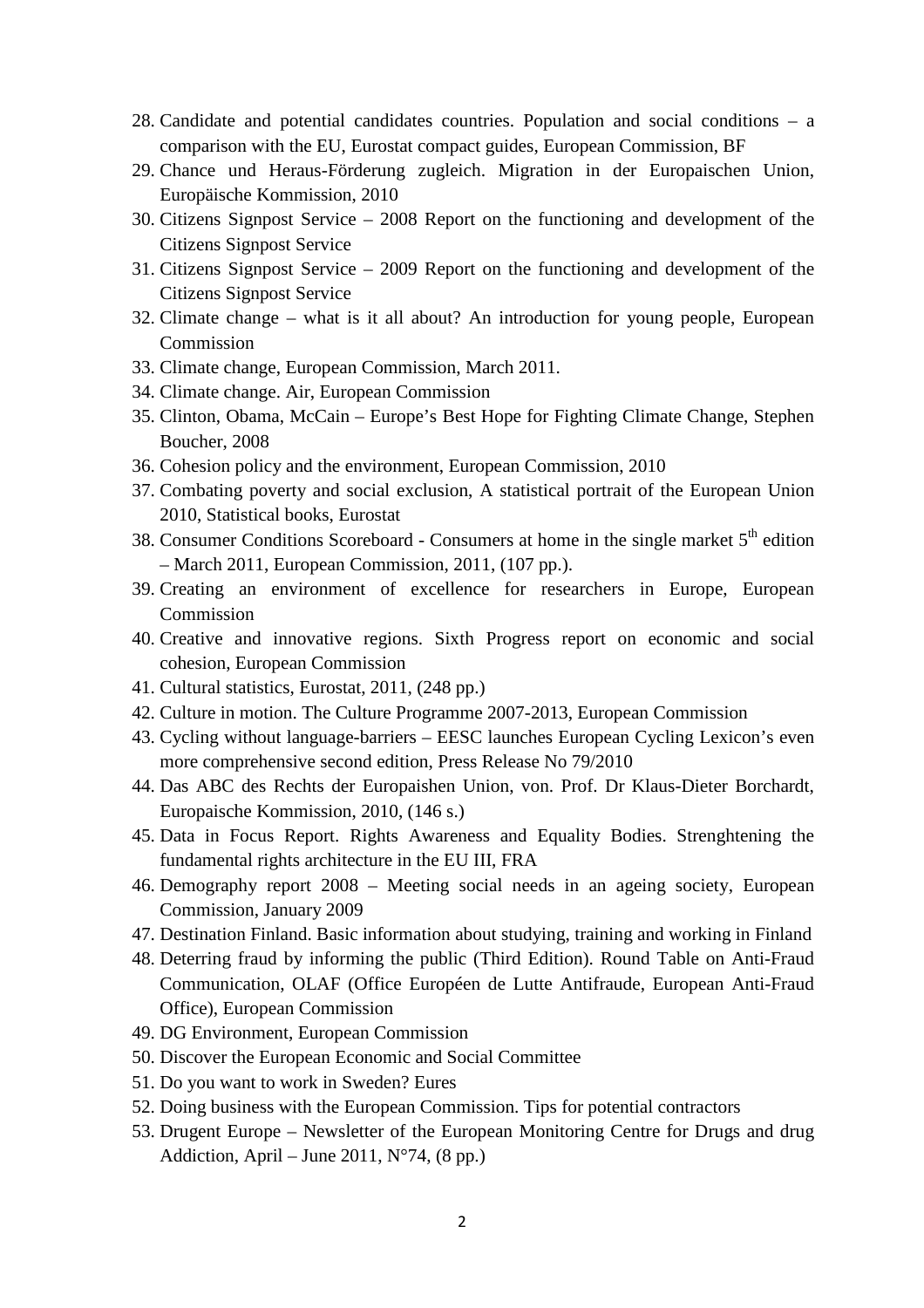- 54. Drugent Europe Newsletter of the European Monitoring Centre for Drugs and drug Addiction, EMCDDA Annual report 2011 highlights, October-December 2011, N°76
- 55. Drugnet Europe Newsletter of the European Monitoring Centre for Drugs and Drug Addiction – January – March 2009,  $N^{\circ}$  65
- 56. Drugnet Europe Newsletter of the European Monitoring Centre for Drugs and Drug Addiction – April – June 2009,  $N^{\circ}66$
- 57. Drugnet Europe Newsletter of the European Monitoring Centre for Drugs and Drug Addiction – July – September 2009,  $N^{\circ}67$
- 58. Drugnet Europe Newsletter of the European Monitoring Centre for Drugs and Drug Addiction – October – December 2009, N°68
- 59. Drugnet Europe Newsletter of the European Monitoring Centre for Drugs and Drug Addiction – January – March 2010
- 60. Drugnet Europe Newsletter of the European Monitoring Centre for Drugs and Drug Addiction – April – June 2010
- 61. Drugnet Europe Newsletter of the European Monitoring Centre for Drugs and Drug Addiction – July – September 2010
- 62. Drugnet Europe Newsletter of the European Monitoring Centre for Drugs and Drug Addiction, October-December 2010,
- 63. Drugnet Europe Newsletter of the European Monitoring Centre for Drugs and Drug Addiction, January-March 2011, (8 pp.).
- 64. Drugnet Europe Newsletter of the European Monitoring Centre for Drugs and Drug Addiction, July – September 2011, no 75, 7 pp.
- 65. ECC-Net The European Consumer Centres Network 2008 Annual Report, European Commission
- 66. ECDC's response to pandemic  $(H_1N_1)$  2009, Insight no 9, July-September 2009 (European Centre for Disease prevention and control quarterly newsletter)
- 67. ECFIN Economic Brief, Directorate-General for Economic and Financial Affairs, Issue 9, July 2010
- 68. Ecosystem Goods and Services, European Commission
- 69. Education and training for social inclusion. European success stories, Education and Culture DG Lifelong Learning Programme 2010
- 70. Employment in Europe 2009, European Commission, Directorate-General for Employment, Social Affairs and Equal Opportunities
- 71. Employment in Europe 2010, European Commission, 2010
- 72. Ensuring accessibility and non-discrimination of people with disabilities, Toolkit for using EU Structural and Cohesion Funds, European Commission (January 2009)
- 73. Enterprise & industry magazine, European Commission, September 2011, 23 s.
- 74. Enterprise Europe Network Your business is our business, European Commission
- 75. Environment Policy Review 2008, , European Commission
- 76. Environmental Communication, Scence for Environmental Policy
- 77. EPIET Building a common understanding at the EU level, Executive Science Update No 8. July-September 2009, Insight December 2008 (European Centre for Disease prevention and control quarterly newsletter for policymakers)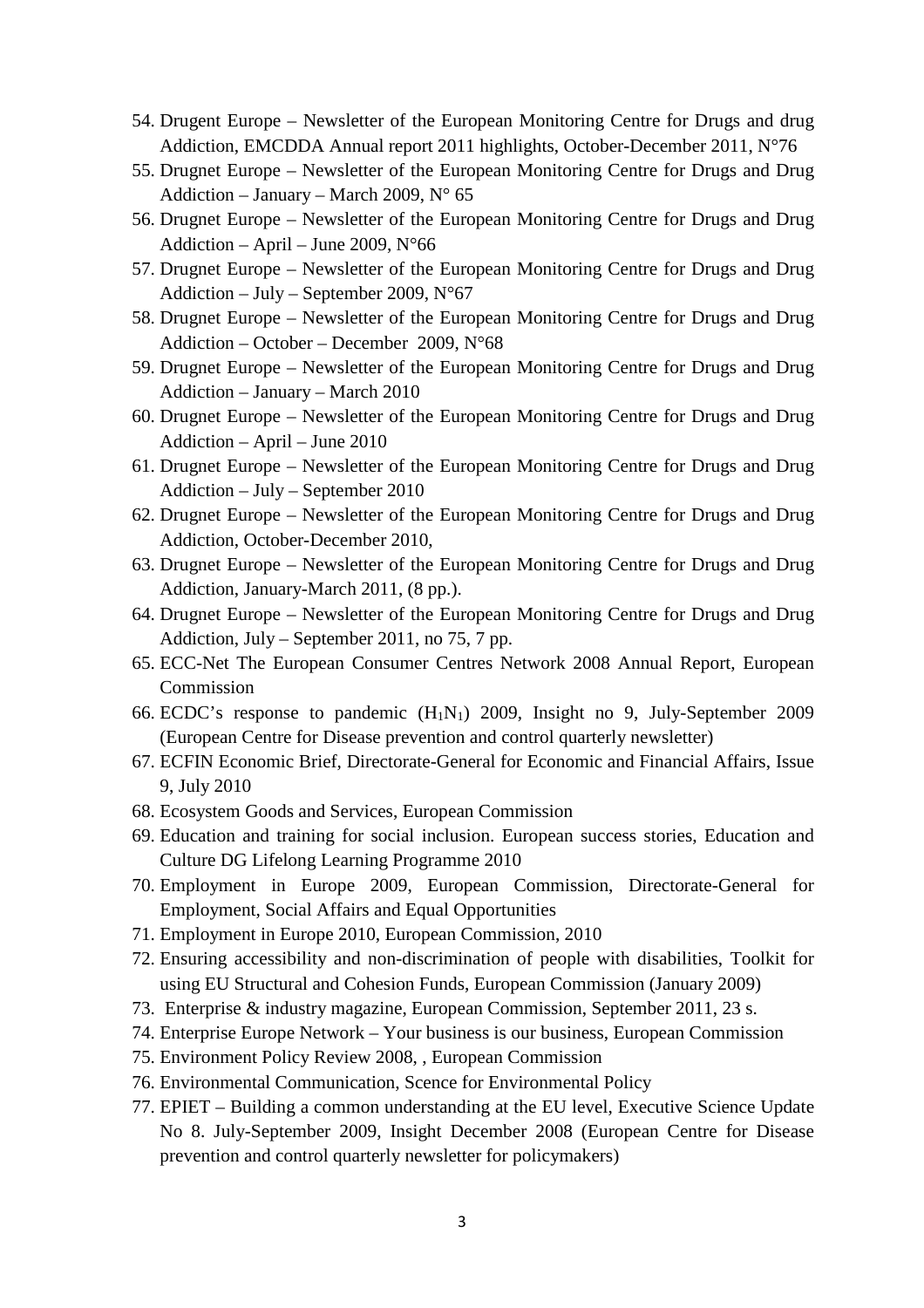- 78. ERA-NET Networking the European Reasearch Area Coordination of National and Regional Research Programmes – Seventh Framework Programme
- 79. Erasmus facts, figures & trends. The Eropean Union support for students and Staff Exchange and university cooperation in 2009/2010, Education and Culture DG, 30 p.
- 80. Erasmus Higher Education. Fostering Internationalisation at European universities. European Success Stories, Publications Office of the European Union, 2010, (29 pp.)
- 81. Erasmus: I am one of the two million who did it!, Education and Culture DG, Lifelong Learning Programme
- 82. Ethnic minority and Roma women in Europe. A case for gender equality?, European Commission
- 83. EU action against climate change. Leading global action to 2020 and beyond, European Commission
- 84. EU action against climate change. The EU Emissions Trading Scheme, European Commission
- 85. EU action against land degradation and desertification, European Commission
- 86. EU biodiversity action plan: 2010 assessment, European Commission 2010
- 87. EU budget 2008. Financial Report, European Commission
- 88. EU budget 2009. Financial Report, European Commission
- 89. EU budget 2010. Financial Report, European Commission, 88 pp.
- 90. EU Careers. The selection procedure. Face a bigger challenge
- 91. EU Cooperation with US, Canada, Australia, Japan and New Zealand in Higher Education and Training – Good Practices (2008)
- 92. EU energy and transport in figures, Statistical Pocketbook 2010, European Commision
- 93. EU environment policy supporting jobs and growth, European Commision, 2011 (21 pp.)
- 94. EU environment-related indicators 2009
- 95. EU in the World. Managing a constantly changing world, European Commission (28 p.  $+$  CD)
- 96. EU youth report 2009
- 97. Eures: the story so far. Matching jobs and skills in Europe for 15 years, European Commission, Directorate-General for Employment, Social Affairs and Equal **Opportunities**
- 98. Euro day 1 January 2008. Ready for the euro? European Central Bank
- 99. Eurobarometer Survey on Poverty and Social Exclusion 2010, European Commission
- 100.Eurodesk 2010. A snapshot of activities and good practice, Eurodesk
- 101.Eurofound News, European Foundation for the Impovement of Living and Workind Conditions, Issue 5, May 2011
- 102.Eurofound News, European Foundation for the Improvement of Living and Working Conditions, Issue 4, 2010
- 103.Eurofound News, European Foundation for the Improvement of Living and Working Conditions, Issue 6, 2010
- 104.Eurofound News, European Foundation for the Improvement of Living and Working Conditions, Issue 7, July-August 2010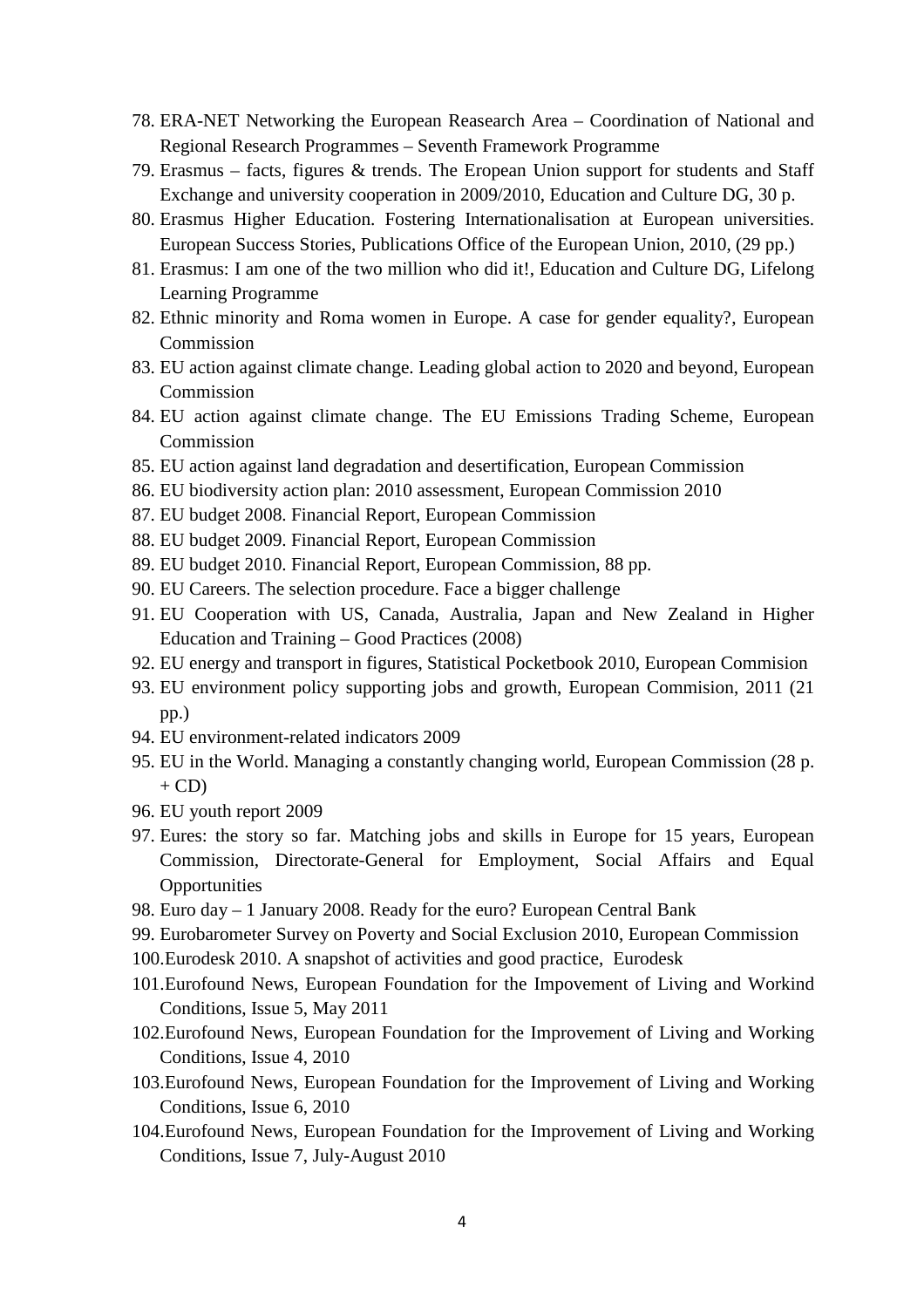- 105.Eurofound News, European Foundation for the Improvement of Living and Working Conditions, Issue 9, 2010
- 106.Eurofound News, European Foundation for the Improvement of Living and Working Conditions, Issue 10, November/ December 2010
- 107.Eurofound News, European Foundation for the Improvement of Living and Working Conditions, Issue 1, January 2011
- 108.Eurofound News, European Foundation for the Improvement of Living and Working Conditions, Issue 2, February 2011
- 109.Eurofound News, European Foundation for the Improvement of Living and Working Conditions, Issue 3, March 2011.
- 110.Eurofound News, European Foundation for the Improvement of Living and Working Conditions, Issue 4, April 2011.
- 111.Eurofound News, European Foundation for the Improvement of Living and Working Conditions, Issue 4, September 2011.
- 112.Eurofound News, European Foundation for the Improvement of Living and Working Conditions, Issue 4, October 2011.
- 113.Eurofound News, European Foundation for the Improvement of Living and Working Conditions, Issue 4, July 2011.
- 114.Europe & Agriculture, European Commission, Directorate-General for Agriculture and Rural Development
- 115.Europe and you. A snapshot of EU achievements, European Commission, 2010, (44 pp.)
- 116.Europe in my Region/City. Handbook for OPEN DAYS local events, European Commission, 2011, (19 pp.)
- 117.Europe's energy position, markets and supply. Market observatory for energy. Report 2009
- 118.European Credit Transfer and Accumulation System (ECTS). Key Features, Education and culture DG
- 119.European Cycling Lexicon, European Economic and Social Committee, June 2010, (79 p.)
- 120.European data protection supervisor. The European guardian of personal data protection. Annual Report 2008, EDPS
- 121.European Economy news. Magazine of the Directorate-General for Economic and Financial Affairs, No 14, July 2009
- 122.European Employment Observatory Review : Autumn 2008 (European Commission, Directorate-General for Employment, Social Affairs and Equal Opportunities, Unit D.2, November 2008)
- 123.European Employment Observatory Review: Spring 2009, European Commission, December 2009
- 124.European fisheries statistics, Eurostat compact guides, 2010
- 125.European Globalisation Adjustment Fund, Lost your job? The EGF may be able to help
- 126.European guidelines for quality assurance in colorectal cancer screening and diagnosis. First Edition, European Commission, 2010, (386 pp. +CD).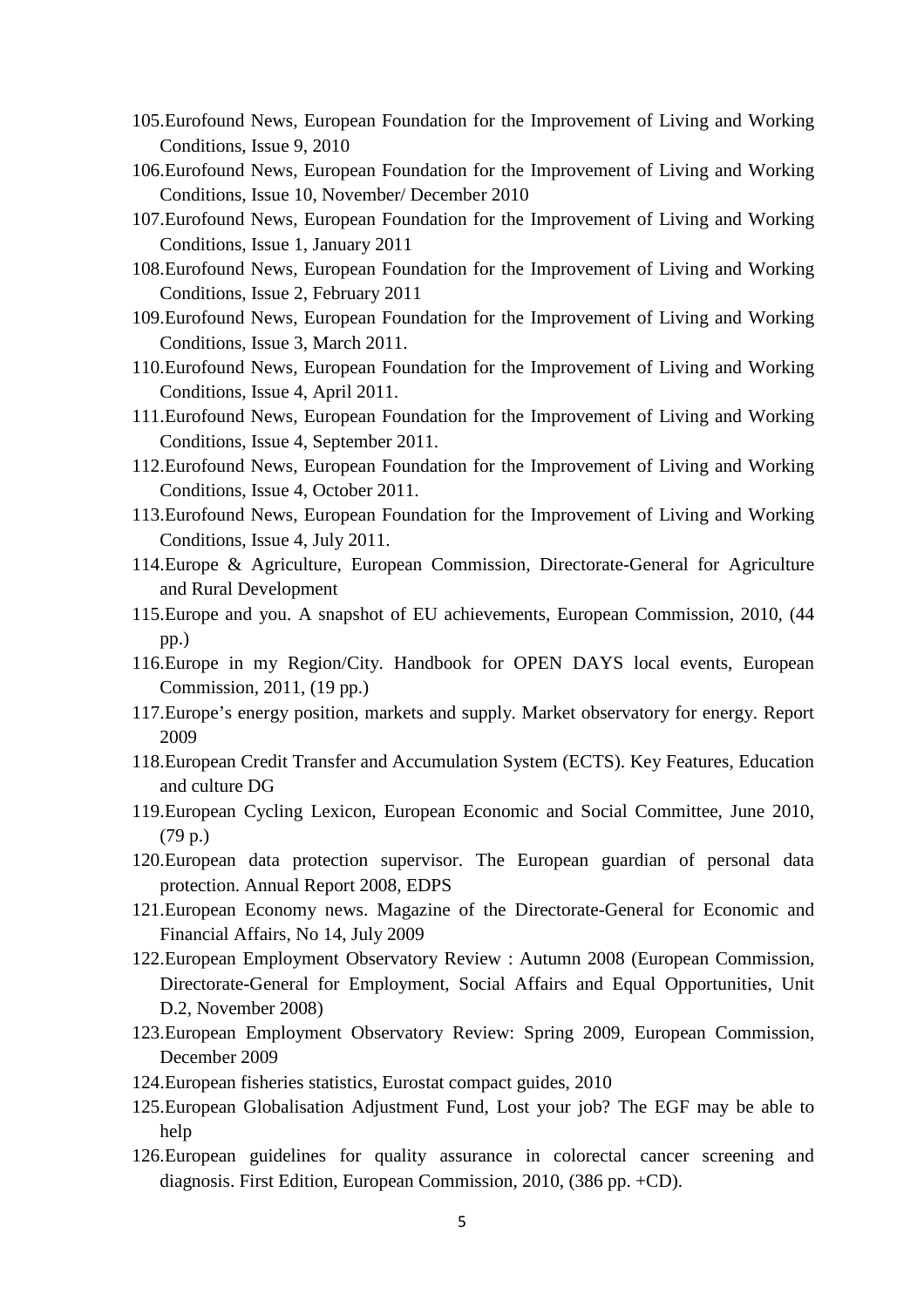- 127.European national accounts. Eurostat compact guides, European Commision, 2010
- 128.European Neighborhood Policy : research and higher education Thriving on Knowledge, European Commission. External Relations
- 129.European Neighborhood Policy : civil society and culture People Power
- 130.European Neighborhood Policy: business and trade. In the business of prosperity. European Commission. External Relations
- 131.European Neighborhood Policy: energy and the environment. Challenges without borders, European Commission, Directorate-General for External Relations
- 132.European population statistics, 2010
- 133.European public procurement, Tenders Electronic Daily
- 134.European Research Careers a pocket guide Marie Curie actions in brief
- 135.European statistics on income and living conditions, Eurostat compact guides, 2010
- 136.European training thesaurus, The thesaurus for vocational education and training (VET) in Europe, European Centre for the Development of Vocational Training
- 137.European Training Thesaurus. Thésaurus européen de la formation professionnelle Cedefop (The European Centre for the Development of Vocational Training) – 2008
- 138.European Union Agency for Fundamental Rights. Annual Report 2009.European Union Agency for Fundamental Rights
- 139.European Union Regional Programmes in Asia and Central Asia, European Commision, EuropeAid
- 140.Eurostat guide to European agricultural statistics. Eurostat compact guides, European Commission, BF
- 141.Eurostat guide to European external trade statistics. Eurostat compact guides, European Commission, BF
- 142.Eurostat guide to European short-term business statistics. Eurostat compact guides, European Commission, BF
- 143.Eurostat guide to European transport statistics. Eurostat compact guides, European Commission, BF
- 144.Eurostat guide to generalist publications. Eurostat compact guides, European Commission, BF
- 145.Executive Science Update Edition 05 : December 2008 (Quarterly newsletter for Policymakers European Centre for Disease)
- 146.Executive Science Update no 10. January-March 2010
- 147.Executive Science Update no 11. April-June 2010
- 148.Executive Science Update No 6. January-March 2009
- 149.Executive Science Update No 7. April-June 2009
- 150.Executive Science Update No 9. October-December 2009, Europe still at threat for vaccine-preventable diseases
- 151.Expert forecast on emerging chemical risks related to occupational safety and health European Risk Observatory Report, European Agency for Safety and Health at Work, 2009
- 152.eYou Guide to your rights online, European Commission
- 153.Fifty ways forward. Europe's best successes,
- 154.Fifty ways to motivate language learners, Education and Culture DG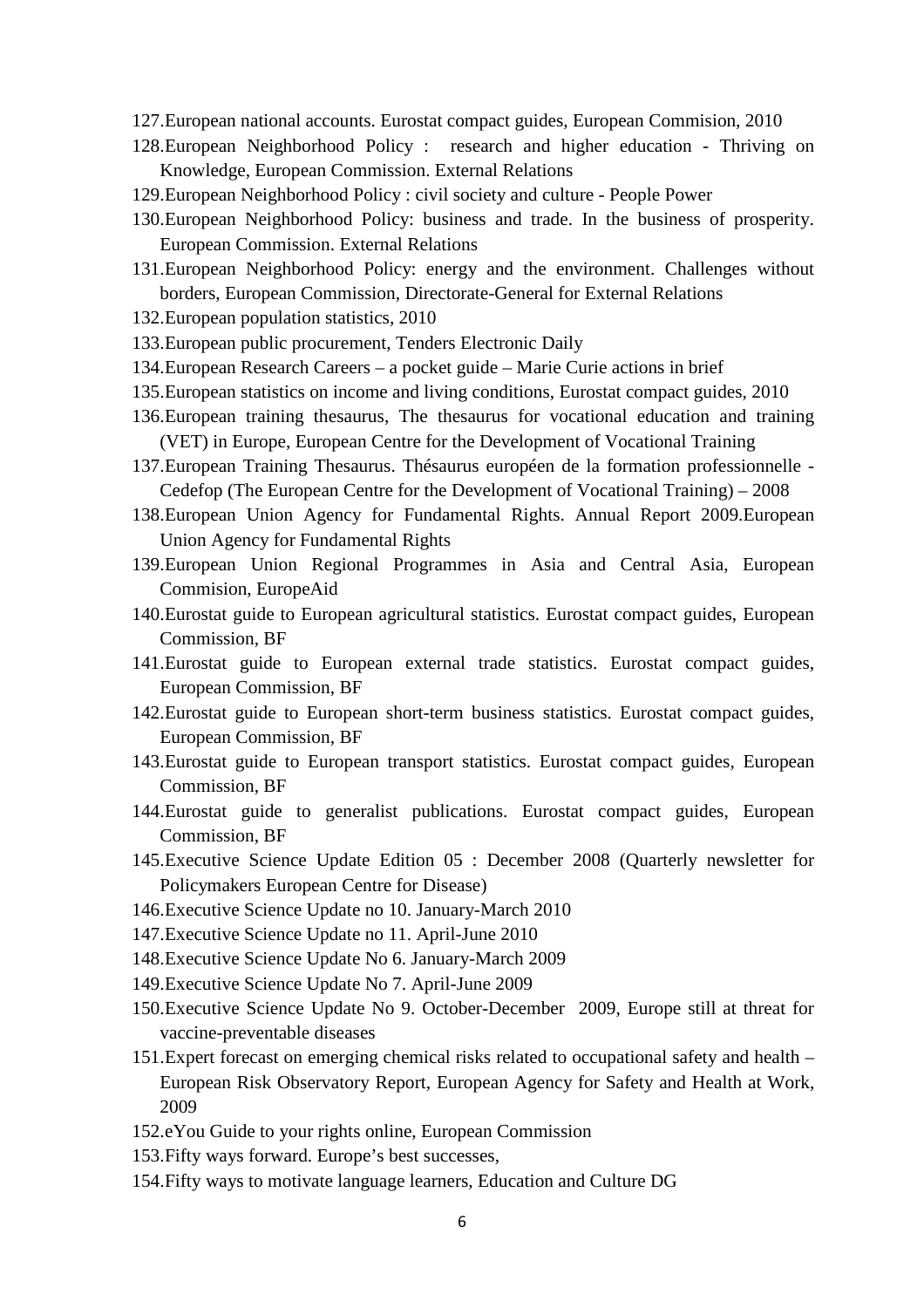- 155.Financial participation for a new social Europe. A building block approach, Jens Lowitzsch et al, 2008
- 156.Find your way back to work. Job Kit Practical help and advice when applying for jobs, Job Centre Plus
- 157.Fishery statistics. Data 1995-2008, Eurostat Pocketbooks, 2009, (57 pp.)
- 158.Five years of Poland's Membership of the European Union in the Social Context, A join publication edited by Elżbieta Skotnicka-Illasiewicz PhD, The Office of the Committee for European Integration
- 159.Flexible working time arrangements and gender equality. A comparative review of 30 European countries, European Commission, 2009
- 160.Food security: understanding and meeting the challenge of poverty, European Commission
- 161.Food security: understanding and meeting the challenge of poverty, European Commission
- 162.Forestry in the EU and the world. A statistical portrait, Eurostat, 2011 (109 pp.)
- 163.Foundation Findings. Opening the door the role of social partners in fostering social inclusion
- 164.Foundation Focus, issue 8 June 2010, European Foundation for the Improvement of Living and Working Conditions
- 165.Foundations Findings. Youth and work, 2011, (21 pp.)
- 166.Free and easy access to European statistics. A short guide to Eurost's website, data and publications, 2010
- 167.FRONTEX. Libertas Securitas Justita, FRONTEX (26 pp.)
- 168.Galileo takes off. Industrial competitiveness for economic recovery 21 new European Destinations of Excellence Promoting good practice in micro-credit, Enterprise & Industry magazine, EC, 2011.
- 169.Gender mainstreaming active inclusion policy, European Commission
- 170.Get help and advice on your purchase abroad, European Commission, 2010
- 171.Getting more from less, LIFE and sustainable production in the EU, European **Commission**
- 172.Getting out of poverty. Hope for the future: examples of change, European Commission
- 173.Global challenges, European responses. Preliminary Programme. Open Days. European Week of Regions and Cities. Brussels, 5-8 October 2009, Committee of the Regions, European Commission, DG Regional Commission
- 174.Guidelines Human Rights and International Humunitarian Law EU Council of the European Union (March 2009)
- 175.Harmonized Indices of Consumer Prices Inflation. Eurostat compact guides, European Commission, BF
- 176.Health statistics. Eurostat Compact guides, European Commission, 2011.
- 177.Healthcheck for Europe's protected nature, European Environment Agency, European Commission
- 178.Healthcheck for habitats and species in the EU, European Environment Agency, European Commission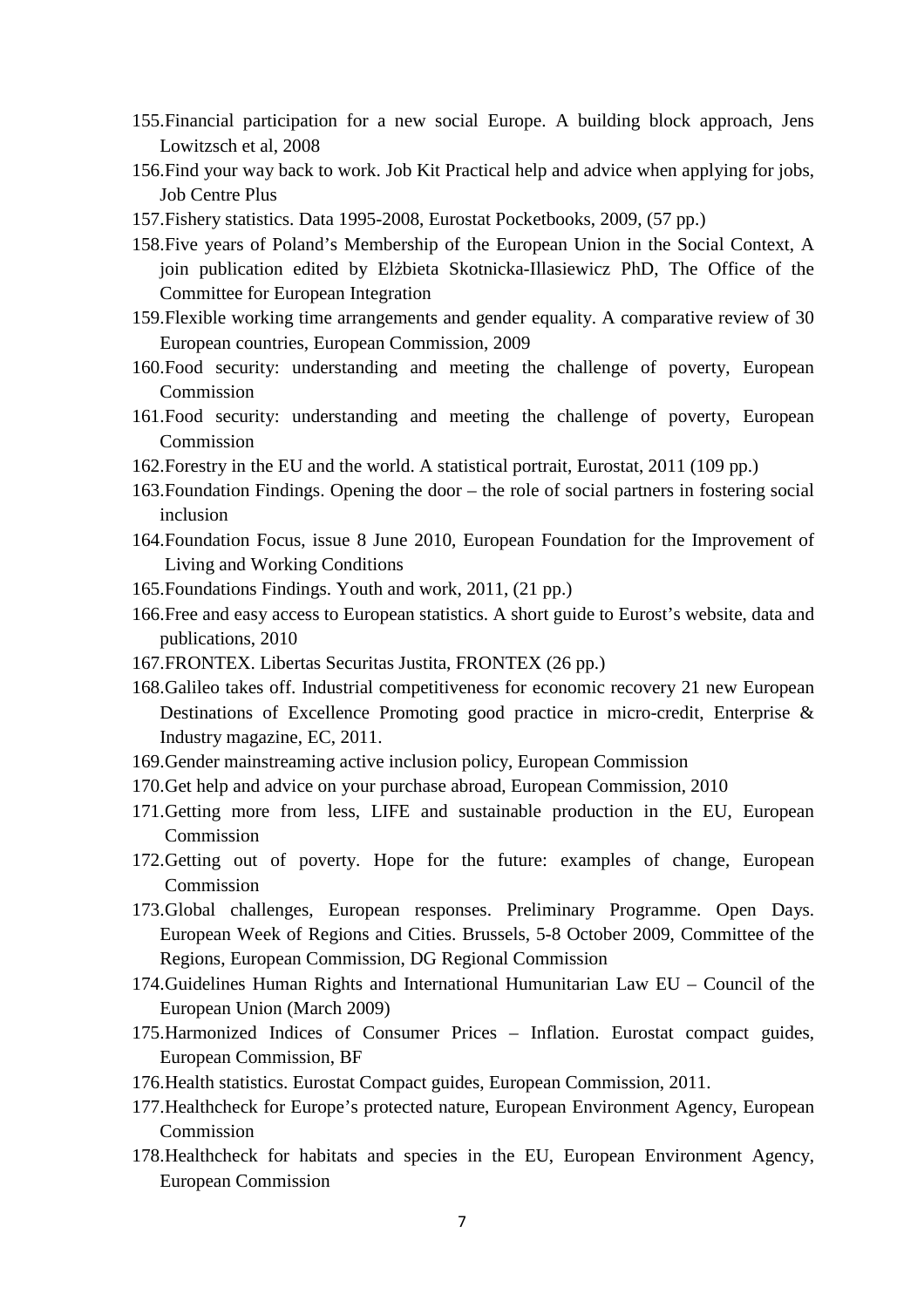- 179.Hidden disaster, Erik Bongers, European Commission, 2010
- 180.High-speed Europe. A sustainable link between citizens, European Commision
- 181.Hope for the Kayakos, EC, 2010
- 182.If you have a problem with a cross border purchase…, European Commission.
- 183.Impact assessment of the participation of SMEs in the 'themes' of FP5 and FP6, European Commission, 2010
- 184.Impact assessment of the SME-specific Meaues FP5 and FP6, 2009, European Commission, 2010
- 185. Improving the tools for the social inclusion and non-discrimination of Roma in the EU. Report, June 2010, (60 s.)
- 186.Industrial Relations in Europe 2008 (completed September 2008)
- 187.Insight December 2008 (European Centre for Disease prevention and control)
- 188.Insight No 10 October-December 2009 (European Centre for Disease prevention and control quarterly newsletter)
- 189.Insight No 12 April-June 2010 (European Centre for Disease prevention and control quarterly newsletter)
- 190.Insight No 7 January-March 2009 (European Centre for Disease prevention and control quarterly newsletter)
- 191.Insight No 8 April-June2009 (European Centre for Disease prevention and control quarterly newsletter)
- 192.Intelligent transport systems. A smart move for Europe Introducing the ITS Actions Plan for the European Commission (February 2009)
- 193.Intercultural dialogue for greater Europe: The European Union and the Balkans. Visions of leading policy makers and academics, European Commission
- 194.Investing in well-being at work. Addressing psychosocial risk in times of change, European Commission, 2010
- 195.Keeping Europe healthy : ECDC in action, Europe Centre for Disease Prevention and Control
- 196.Key figures on Europe. 2009 edition, Eurostat Pocketbooks
- 197.Key figures on European buisness with a spwecial feature on the recession, Eurostat Pocketbooks , 2010
- 198.Key figures on European business with a special feature on SMEs, Eurostat Pocketbooks, 2011, (119 pp.)
- 199.Key publications of the European Union, Publications Office, 2008, (88 pp.)
- 200.Key publications of the European Union, Publications Office, 2009
- 201.Key publications of the European Union, Publications Office, 2011 (107 pp.)
- 202.Knowledge, skills and competences for recovery and growth. Work programme 2010, European Centre for the Development of vocational Training
- 203.Languages for Europe 30 projects for promoting language learning. Life Learning Programme, Education and Culture DG
- 204. Laying the foundations for greener transport. TERM 2011: transport indicators tracking progress towards environmental targets in Europe, European Environment Agency, 2011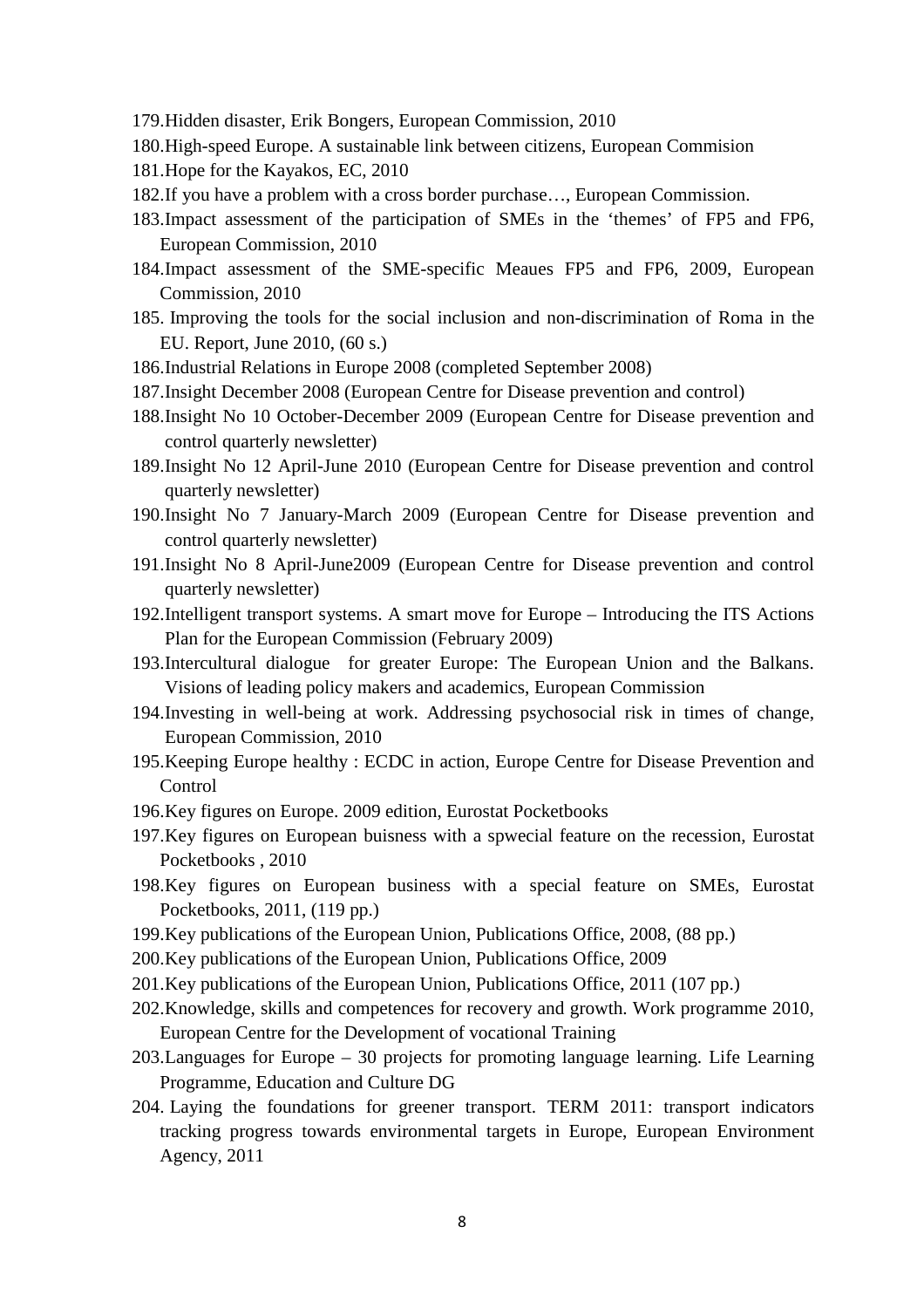- 205. Legal framework for European statistics. The Statistical Law, Eurostat compact guides 2010
- 206.Library and documentation service, European Centre for the Development of Vocational Training
- 207.LIFE and Europe's reptiles and amphibians. Conservation in practice, European Commission, Environment Directorate-General, European Communities
- 208.LIFE and European Mammals. Improving their conservation status, European Commission, Directorate-General for the Environment, 2011, (64 pp.)
- 209.Life Cycle Thinking and Assessment for Waste Management, European Commission
- 210.Life preventing species extinction, European Commission, 57 pp.
- 211.Living and working in Europe, 2009 Yearbook, Eurofound 2010, (55 pp.)
- 212.Living and working in Europe, Eurofound, 67 pp.
- 213.Making our cities attractive and sustainable. How the EU contributes to improving the urban environment, European Commission, 2010
- 214.Making our workplaces safer. How the EU helps improving health and safety standards, Social
- 215.Making sustainable consumption and production a reality. A guide for business and policy makers to Life Cycle Thinking and Assessment, European Commission
- 216.Mobility across Europe. Living and working in Germany
- 217.Mobility of services and posting of workers in the enlarged Europe, European Union Institute for Research, Education and Health and Safety
- 218.More action is needs to save Europe's biodiversity, European Commission
- 219.Moving to Norway. Know before you go, Eures, DVD
- 220.Moving towards a recycling society, European Commission, 2011.
- 221.Mutual Information System on Social Protection (MISSOC 2008) Social Protection in the Member States of the European Union, the European Economic Area and in Switzerland – Situation on  $1<sup>st</sup>$  January 2008
- 222.Natura 2000, June 2009, European Commission
- 223.Nature and Biodiversity, Invasive Alien Species, European Commission, May 2009
- 224.Nature and Biodiversity, Nature's role in climate change, European Commission, August 2009
- 225.New rules for European Works councils. Insight into Directive 2009/38/EC, European Commission
- 226.New Skills for New Jobs Anticipating and matching labour market and skills needs (European Communities, 2009)
- 227.On the farm, European Commission
- 228.Our money euro, European Central Bank
- 229.Outward Foreign AffiliaTes Statistics (FATS). Economy and Finance. Eurostat compact guides, European Commission, BF
- 230.Parking card for people with disabilities in the European Union: conditions in the Member States, European Commission
- 231.Participating in Customs and Fiscalis Cooperation Programmes 2013, European Commission, Directorate-General for Taxation and Customs Union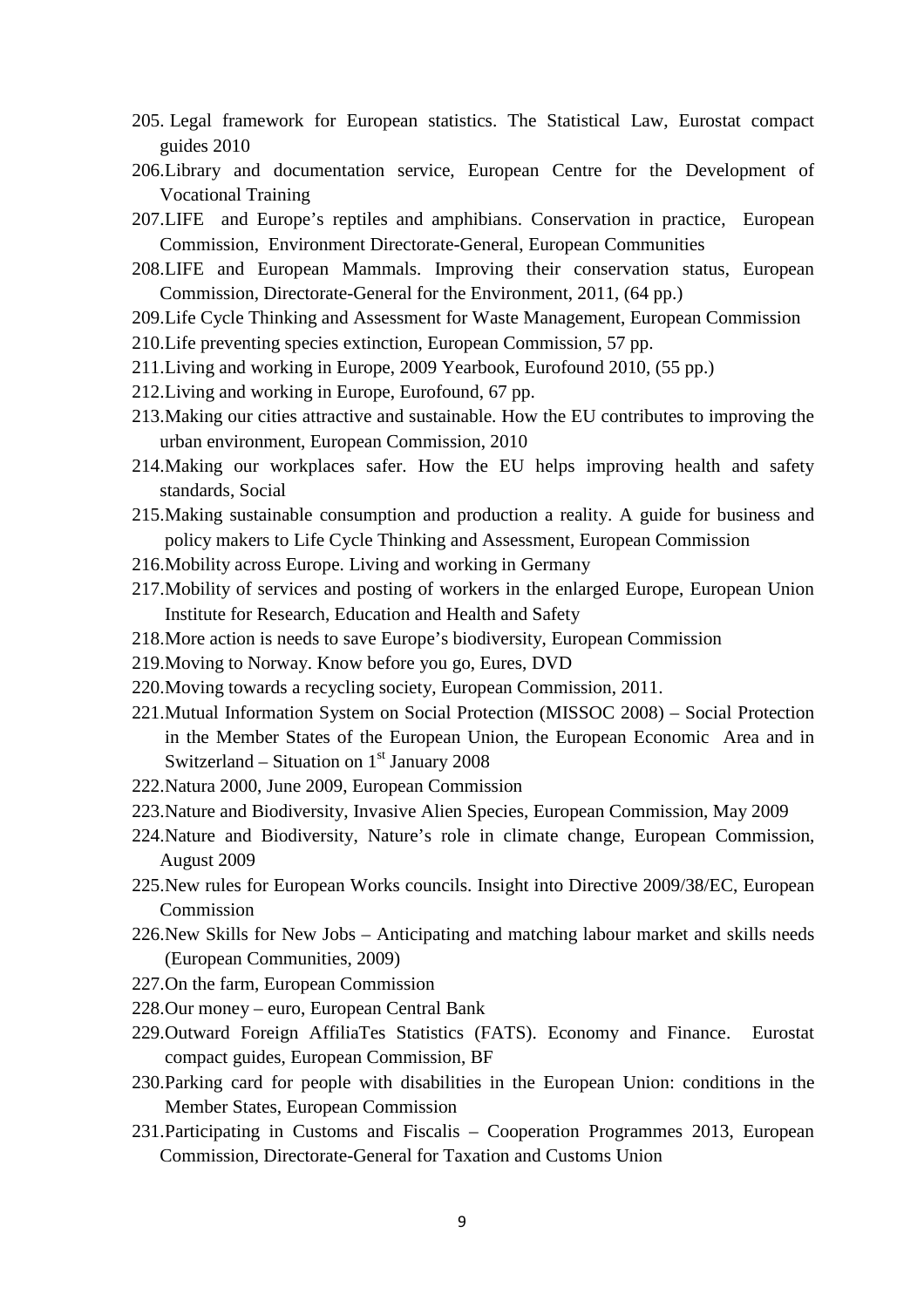- 232.Partnership for Change. The EU's Development Cooperation with African, Caribbean and Pacific countries, EuropeAid
- 233.Paying for climate change: can we afford not to?, European Economy News, No 16, January 2010, European Commission
- 234.Photovoltaic Solar Energy. Development and current research
- 235.Pocketbook on candidate and potential candidate countries. Eurostat pocketbooks, European Commission, BF
- 236.Preserving genetic resources in agriculture. The 17 actions of the Community Programme 2006-2011, European Commission, 2010.
- 237.Prevention and Evaluation Resources Kit (PERK), EMCDDA, 2010
- 238.Progress 2008 Annual Performance Monitoring Report Performance at a glance
- 239. Project report. Intelligent Energy. No 5- April 2009, Energy-efficient transport. Green mobility on the move, European Commission, Directorate-General for Energy and **Transport**
- 240.Project report. Intelligent Energy. No 7- April 2009, Energy efficiency in industry. Lightening the energy load, European Commission, Directorate-General for Energy and Transport
- 241.Project report. Intelligent Energy. No 9-April 2009, Renewable energy in buildings. Make your building smile, European Commission, Directorate-General for Energy and Transport
- 242.Promoting equality: activities on fighting discrimination in 2009, European Commission, 2010
- 243.Public service review: European Union
- 244.Public-private partnerships. Delivering for the European Transport Network, European Commission, Directorate-General for Energy and Transport
- 245.PV status report 2010, European Commission
- 246.PV Status Report 2011, European Commission, 123 p.
- 247.Quality of work and employment in Europe. Issues and challenges, European Foundation for the Improvement of Living and Working Conditions
- 248.Ready for the euro euro-day 1 January 2008 Euro our money, European Central Bank
- 249.Regions for Economic Change: Networking for Results, European Commission, Directorate-General for Regional Policy
- 250.Reliably about Poland. Poland as a new member of the European Union in the eyes of European journalists, Polish Robert Schuman Foundation
- 251.Remember the past, build the future, 2009,
- 252.Report on Competition Policy 2008 including Commission Staff Working Document, European Commission
- 253.Report on equality between women and men 2009
- 254.Report on equality between women and men 2010
- 255.Report on the risk assessment of BZP in the framework of the Council decision on new psychoactive substances (European Monitoring Centre for Drugs and Drug Addiction, 2009)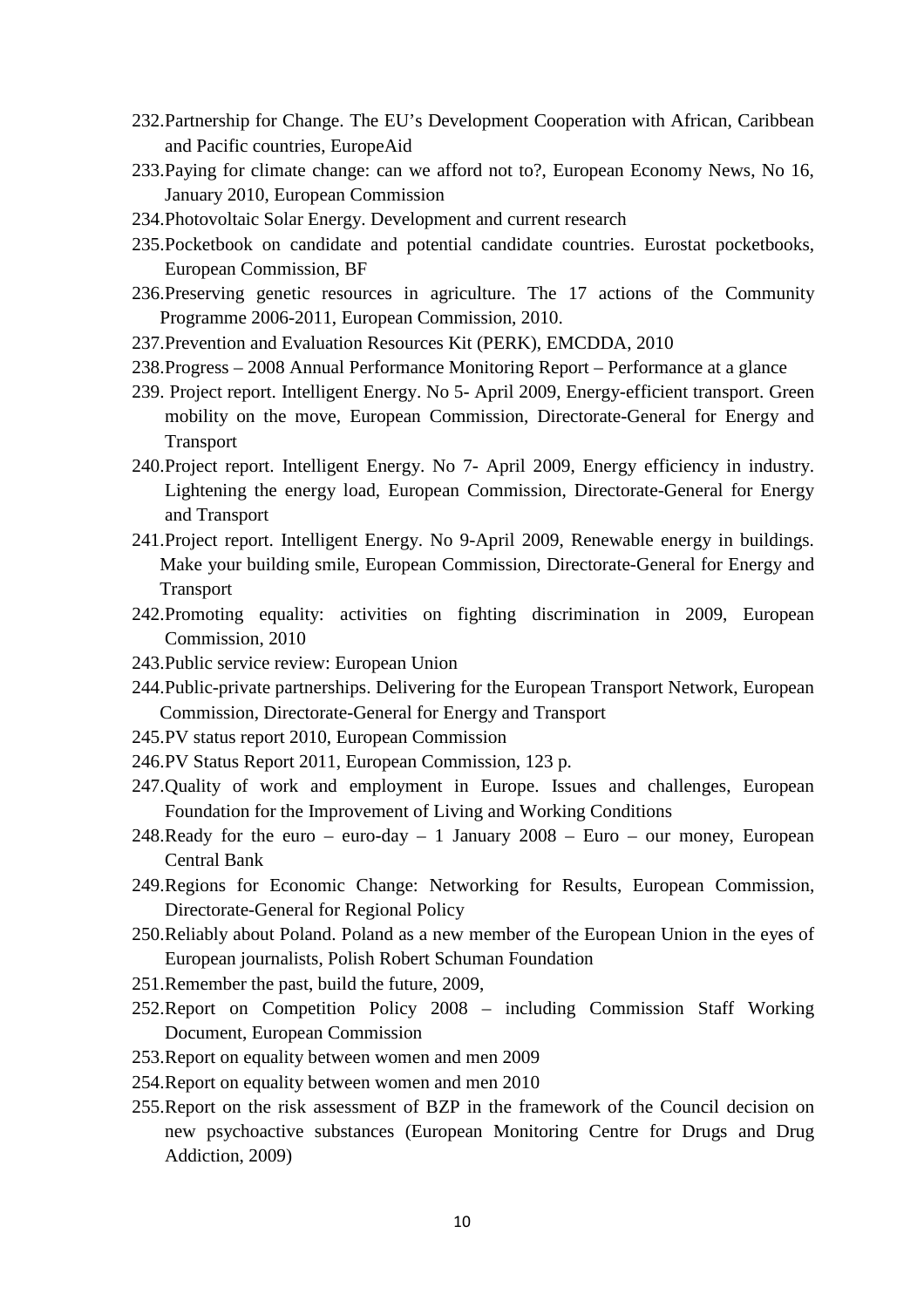- 256.Report on the risk assessment of BZP in the framework of the Council decision on new psychoactive substances – European Monitoring Centre for Drugs and Drug Addiction
- 257.Research eu, Focus, Let's embrace space, N°6 June 2010
- 258.Research eu, Results magazine, No 2 May 2011, European Commission, (47 pp.)
- 259.Research eu, Results magazine, No 3 June 2011, European Commission, (47 pp.)
- 260.Research eu, Results supplement, N° 28, October 2010
- 261.Research eu, Results supplement, N°24, May 2010
- 262.Research eu. Focus. The Danube a river of innovation, nr 11, October 2011, 27 p.
- 263.Research eu. Results magazine, nr 6, October 2011, 48 p.
- 264. Research eu. Results supplement.  $N^{\circ}$  21 January/February 2010
- 265.Research eu. Results supplement. N°15 June 2009
- 266.Research eu. Results supplement. N°31, February 2011, European Commission, (48 pp.).
- 267.Research for Europe A selection of EU success stories
- 268.Research Projects and Studies 2001-2008. A background document for the preparation of the strategic guidelines for road safety up to 2020, European Commission, 2010
- 269.Resource efficiency a business imperative, European Commission, April 2011.
- 270.Rights and solidarity to guide globalisation, European Economic and Social Committee, (12 s.)
- 271.Rights and solidarity to guide globalization, 22, October 2008, on the occasion of the election of the EESC President Mario Sepi, European Economic and Social Committee
- 272.Road safety 2010. How is your country doing?
- 273.Road safety in Europe, towards safer vehicles, towards safer behaviours, towards safer roads (CD)
- 274.S'COOL Agenda 2010, 2010 European Year for Combating Poverty and Social Exclusion, European Agency for Fundamental Rights, 2009
- 275.Salto EECA –Resource Centre Eastern Europe Caucasus
- 276.Saving energy. Time to step up our efforts, European Commission, 2011.
- 277.Science at the service of Europe. A guide to the 2008 annual activity report of the European Commission's Directorate-General for Research, European Commission
- 278.Science at the service of Europe. A guide to the 2009 annual activity report of the European Commission's Directorate-General for Research, European Commission, 2010
- 279.Science at the service of Europe. A guide to the 2010 annual activity report of the European Commission's Directorate-General for Research, European Commission,2011
- 280.Science for Environment Policy. DG Environment New Alert Service. Thematic issue – Environmental Noise, European Commission, Issue 29, November 2011
- 281.Science for Environment Policy. DG Environment News Alert Service. Special issue Air pollution and Climate Change, , European Commission, 2010
- 282.Science for Environment Policy. DG Environment News Alert Service. Special issue Coastal Management, European Commission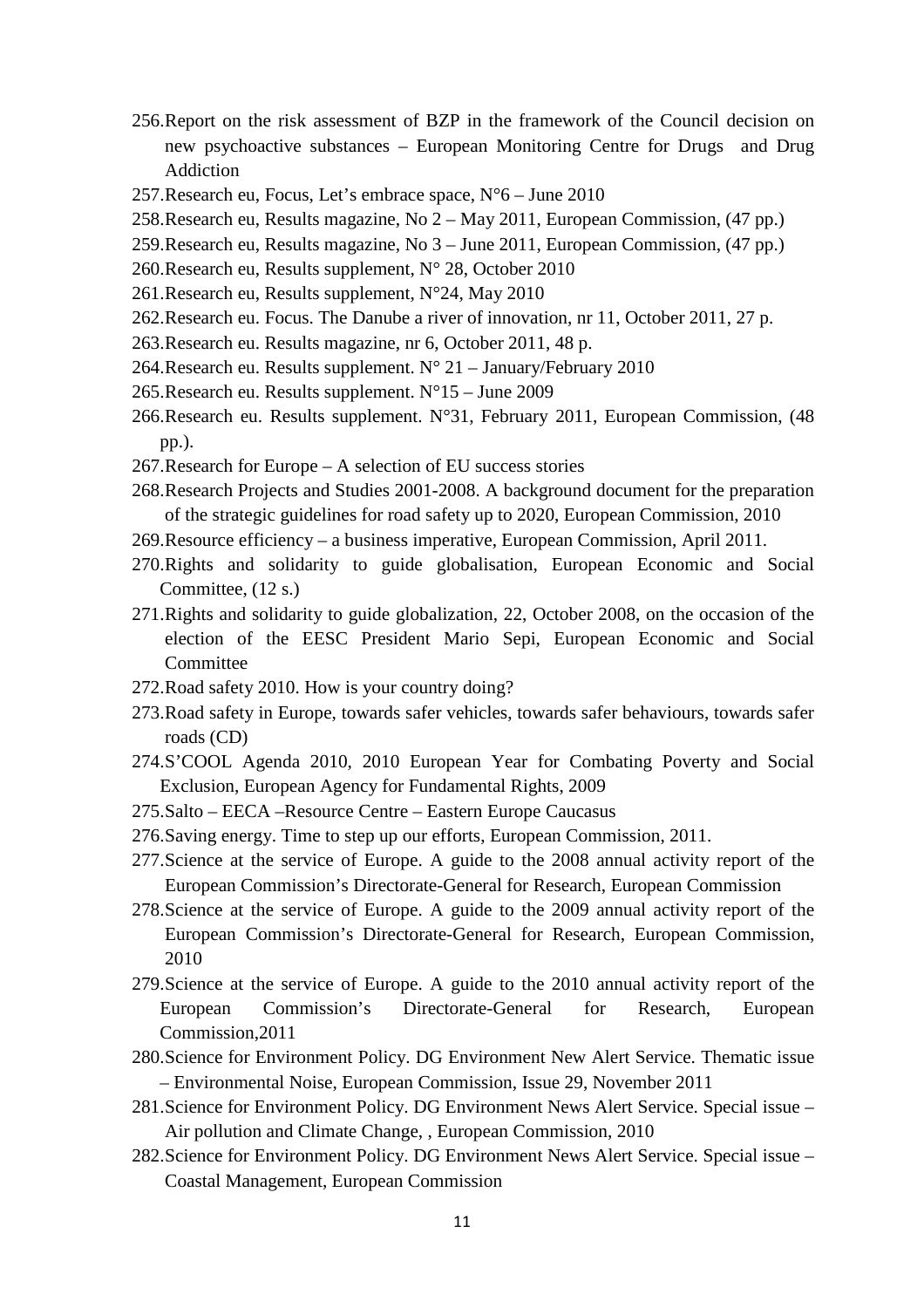- 283.Science for Environment Policy. DG Environment News Alert Service. Special issue Coastal Management, European Commission, may 2011.
- 284.Science for Environment Policy. DG Environment News Alert Service. Special issue Environment and Health, European Commission
- 285.Science for Environment Policy. DG Environment News Alert Service. Special issue Ecosystem Services, European Commission
- 286.Science for Environment Policy. DG Environment News Alert Service. Special issue Forest protection in Europe, 2010
- 287.Science for Environment Policy. DG Environment News Alert Service. Thematic issue – Trade and Environment, Issue 27, September 2011
- 288.Science for Environment Policy. DG Environment News Alert Service. Thematic issue – Product Footprinting, Issue 28, October 2011
- 289.Science, technology and innovation In Europe 2009 edition. Statistical books. Eurostat, European Commission, European Communities
- 290.Science, technology and innovation in Europe 2010 edition. Eurostat pocketbooks, European Commission
- 291.Science, technology and innovation in Europe. Eurostat pocketbooks, European Commission, BF
- 292.Selected Issue 2009. Polydrug use: patterns and responses, European Monitoring Centre for Drugs and Drug Addiction
- 293.Sharing the costs of vocational education and training. An analysis of schemes in the newer EU Member States – Panorama, European Centre for the Development of Vocational Training
- 294.Sigma. The bulletin of European statistics, From farm to fork. Focus on sustainable agriculture and fisheries statistics
- 295.Sigma. The bulletin of European statistics, GDP& Beyond. Focus on measuring economic development and well-being
- 296.Sigma. The bulletin of European Statistics. 02.2009. Eurostat. European Commision
- 297.Skills supply and demand in Europe, Medium-term forecast up to 2020, CEDEFOP
- 298.Skills for green jobs, European synthesis report, Cedefop, Publications office of the European Union, 2010, (102 pp.)
- 299.Smarter and Cleaner. Consuming and producing sustainably, European Commission
- 300.Social Agenda Adapting to change the EU approach to restricting, Issue No27, July 2011, (27 pp.)
- 301.Social Agenda European Year 2010: Fighting against poverty and social exclusion, Issue No 23
- 302.Social Agenda Jumping the Generation gap, The European Commission's magazine on employment and social affairs, Issue no 21, July 2009
- 303.Social Agenda Towards full employment: the EU contribution. A lasting legacy in the fight against poverty and exclusion. Microfinance for European entrepreneurs, The European Commission's magazine on employment and social affairs Issue no 26, March 2011, (27 pp.).
- 304.Social Agenda Weathering the storm Supporting the EU job market, Issue No 20,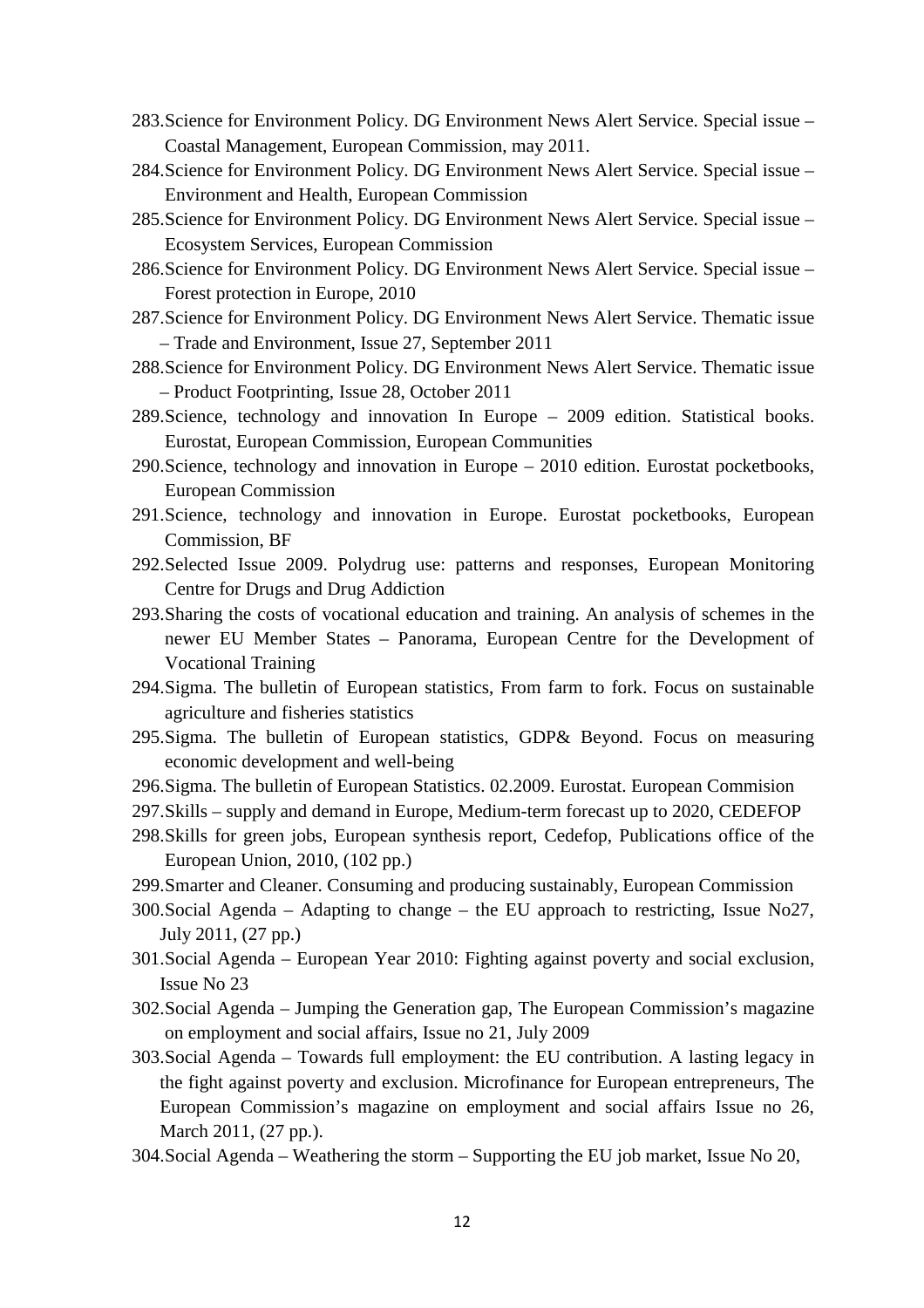- 305.Social Agenda 2009, keep track of your daily activities and homework and help to promote and protect fundamental rights by using this agenda! European Union for Fundamental Rights
- 306.Social dialogue All in this together?, Foundation Focus, European Foundation for the Improvement of Living and Working Conditions, Issue 7
- 307.Social inclusion: Local partnerships with civil society. Foundation paper, European Foundation for Improvement of Living and Working Conditions, 2003, (35 pp.)
- 308.Soil a key resource for the EU, European Commission 2010
- 309.Soil the hidden part of the climate cycle, European Commission, 20 p.
- 310.Solvit 2008 Report Development and Performance of the SOLVIT network
- 311.Solvit 2009 Report Development and Performance of the SOLVIT network
- 312.Southeast Europe on the path towards the EU, European Commission, 2009
- 313.Spotlight on VET Hungary, CEDEFOP, European Centre for the Development of Vocational Training
- 314.Spotlight on VET Portugal, cedefop, European Centre for the Development of Vocational Training
- 315.Statistics Explaines your guide to European statistics, Eurostat, 2011
- 316.Study visit programme 2011/2012, Education and Culture, 27 pp.
- 317.Study visits catalogue 2009/2010 Cedefop (The European Centre for the Development of Vocational Training)
- 318.Study visits for education and vovational training specialists and decision makers, CEDEFOP
- 319.Subscriptions to European Union publications at a glance, Publications Office, 2011
- 320.Summary of key publications 2009, ECDC Corporate, January 2010
- 321.Supporting growth and jobs an agenda for the modernization of Europe's higher education system, Education and Culture DG, 25 p.
- 322.Taxation trends in the European Union. Focus on the crisis: The main impact on EU tax system, Eurostat, 2011, (39 pp.)
- 323.Terminology of European education and training policy a selection of 100 key terms (Cedefop The European Centre for the Development of Vocational Training)
- 324.The ABC of European Union law, Professor Klaus-Dieter Borchardt
- 325.The changing face of EU African cooperation in science and technology. Past achievements and looking ahead to the future, European Commission, 2010, (64 pp.)
- 326.The Consumer Markets Scoreboard 3rd edition, European Commission, 2010
- 327.The Consumer Markets Scoreboard 4rd edition, European Commission, 2010
- 328.The EESC: a bridge between Europe and organized civil society. European Economic and Social Committee, "Visits and Publications" Unit
- 329.The employment dimension of economy greening, European Employment Observatory Review. European Commission
- 330.The EU Forest Action Plan 2007-2011, European Commission , Directorate General for Agriculture and Rural Development
- 331.The EU in the world. A statistical portrait, Eurostat statistical books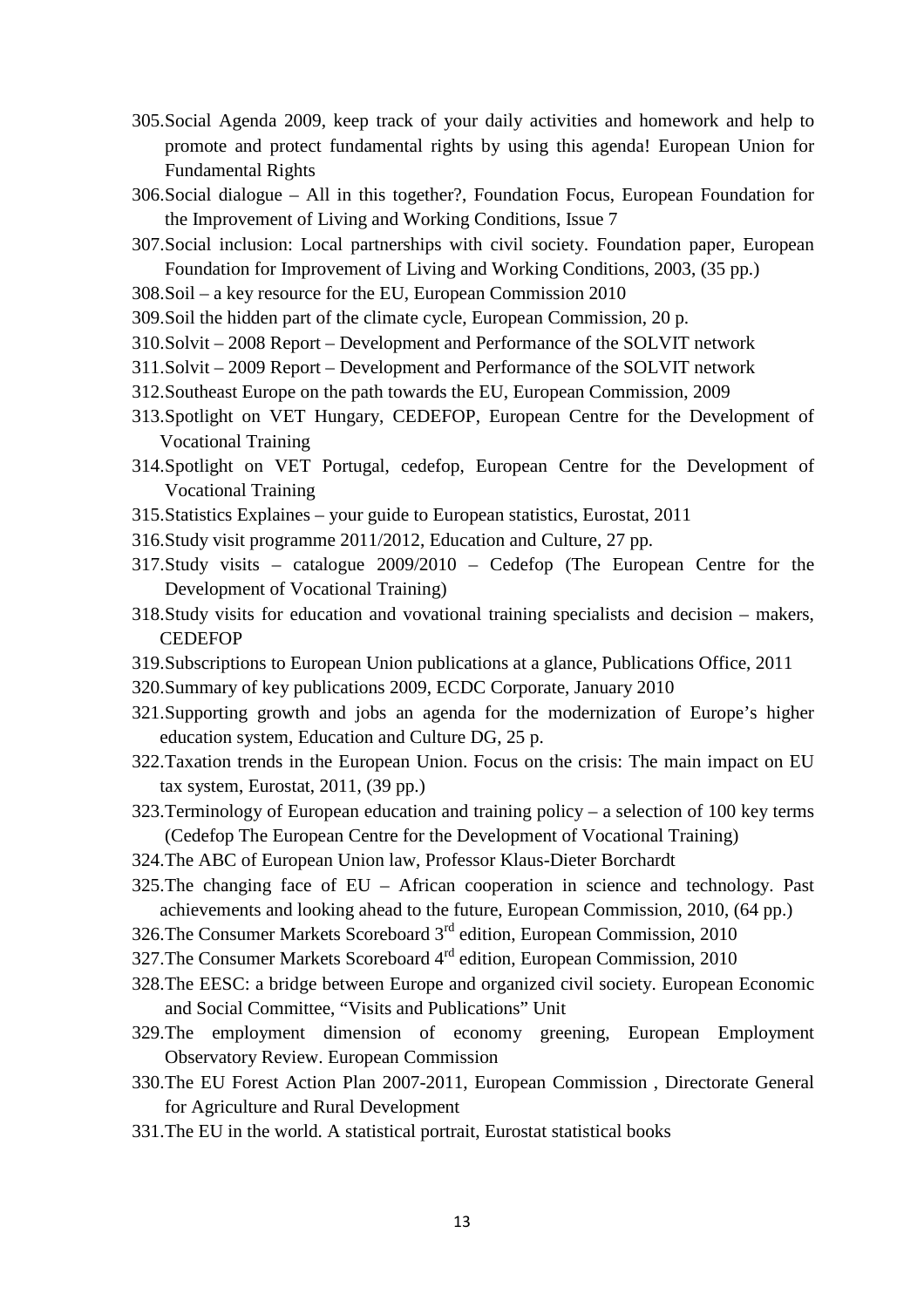- 332.The EU's Common Agricultural Policy (CAP): on the move in a changing world. How the EU's agriculture and development policies fit together, European Commission, 2010
- 333.The Euromed Partnership: the cultural agenda, European Commission, 2009
- 334.The European Consumer Centres' Network fifth anniversary report
- 335.The European Consumer Centres' Network Fifth Anniversary report 2005-2009, European Commission, 2010, (84 pp.)
- 336. The European Economic and Social Committee during the Hungarian Presidency January-June 2011, European Economic and Social Committee, 2010, (31 pp.).
- 337.The European Entrepreneur Exchange Programme. Users' Guide, Erasmus for young entrepreneurs, European Commission
- 338.The European Union budget at a glance, European Commission, 2010
- 339.The evolution of labor law in the EU-12 (199502005), volume 3, European Commission, Directorate-General for Employment, Social Affairs and Equal Opportunities, Unit F.2, November 2008
- 340.The impact of the European Economic and Social Committee, "Visits and publications unit"
- 341.The Natura 2000 Viewer
- 342.The participant's companion. Study visits for education and vocational training specialists, Cedefop, Lifelong Learning Programme, Education and Culture DG
- 343.The priorities of the EESC during the Czech Presidency of the Council of the European Union
- 344.The priorities of the European Economic and Social Committee during the Swedish Presidency of the Council of the European Union
- 345.The relationship between quality assurance and VRET certification in EU Member States. Panorama. European Centre for the Development of Vocational Training (Cedefop)
- 346.The role of NGOs and Trade Unions in Combating Discrimination, European Commission, Directorate-General for Employment, Social Affairs and Equal **Opportunities**
- 347.The skill matching challenge. Analysing skill mismatch & policy implications, CEDEFOP, 2010
- 348.The System of Education in Poland, FRSE, 2008
- 349. The year that changed Europe 1989.  $20<sup>th</sup>$  anniversary, European Commission, Directorate-General Justice, Freedom and Security, CD
- 350. The year that changed Europe 1989.  $20<sup>th</sup>$  anniversary, European Commission, Directorate-General Justice, Freedom and Security
- 351.Three tools to facilitate online matching throughout Europe. ESCO, EURES, Match&Map, European Commission, 2010
- 352.Together!, European Commission
- 353.Tourism statistics. Eurostat compact guides, European Commission, BF
- 354.Towards a more development friendly Common Agricultural Policy (CAP), European Commission , Directorate-General for Agriculture and Rural Development
- 355.Towards greater social inclusion. Regional policy's contribution, Panorama inforegio